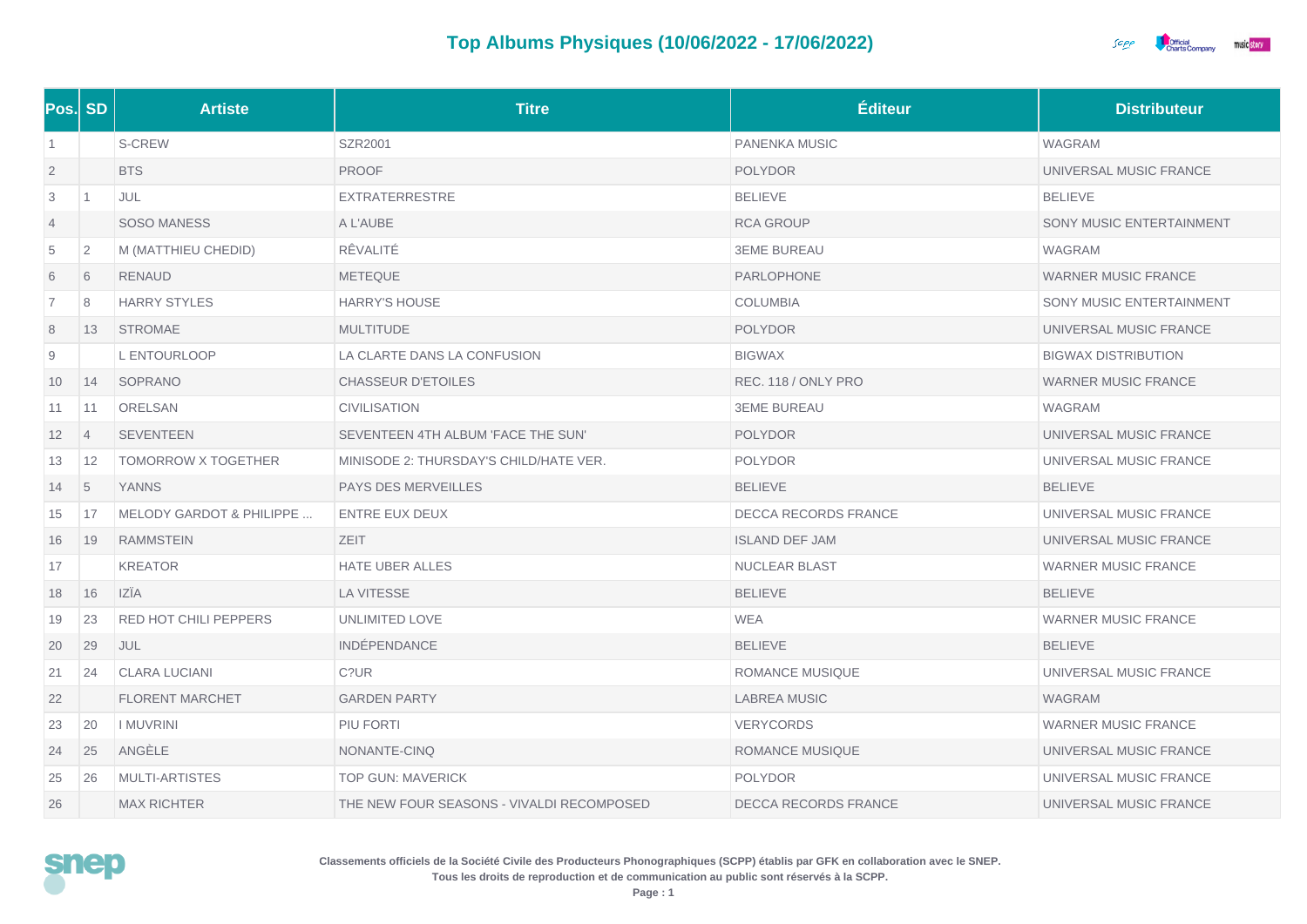

| 27 | 10             | PRINCE AND THE REVOLUTION  | <b>LIVE</b>                                        | SONY MUSIC CATALOGUE         | SONY MUSIC ENTERTAINMENT   |
|----|----------------|----------------------------|----------------------------------------------------|------------------------------|----------------------------|
| 28 | 27             | <b>VITAA &amp; SLIMANE</b> | <b>VERSUS</b>                                      | <b>CAPITOL MUSIC FRANCE</b>  | UNIVERSAL MUSIC FRANCE     |
| 29 | 30             | DUA LIPA                   | <b>FUTURE NOSTALGIA</b>                            | <b>WEA</b>                   | <b>WARNER MUSIC FRANCE</b> |
| 30 | 21             | <b>SOOLKING</b>            | <b>SANS VISA</b>                                   | CAPITOL MUSIC FRANCE         | UNIVERSAL MUSIC FRANCE     |
| 31 | 53             | <b>EDDY MITCHELL</b>       | COUNTRY ROCK                                       | <b>POLYDOR</b>               | UNIVERSAL MUSIC FRANCE     |
| 32 | $\overline{3}$ | <b>JOHNNY HALLYDAY</b>     | LIVE JOHNNY CIRCUS 1972                            | <b>LABEL PANTHEON</b>        | UNIVERSAL MUSIC FRANCE     |
| 33 | 38             | <b>BERNARD LAVILLIERS</b>  | SOUS UN SOLEIL ENORME ? VERSION COLLECTOR ? EDITIO | ROMANCE MUSIQUE              | UNIVERSAL MUSIC FRANCE     |
| 34 | $\overline{9}$ | <b>SETH GUEKO</b>          | <b>MANGE TES MORTS</b>                             | <b>BELIEVE</b>               | <b>BELIEVE</b>             |
| 35 |                | THE ROLLING STONES         | LICKED LIVE IN NYC                                 | <b>MERCURY STUDIOS</b>       | UNIVERSAL MUSIC FRANCE     |
| 36 | 39             | <b>GRAND CORPS MALADE</b>  | <b>MESDAMES</b>                                    | <b>VIRGIN RECORDS FRANCE</b> | UNIVERSAL MUSIC FRANCE     |
| 37 | 37             | AMIR                       | <b>RESSOURCES</b>                                  | PARLOPHONE                   | <b>WARNER MUSIC FRANCE</b> |
| 38 |                | <b>CHILOO</b>              | <b>GENESE</b>                                      | <b>BELIEVE</b>               | <b>BELIEVE</b>             |
| 39 | 31             | <b>BLACK KEYS (THE)</b>    | DROPOUT BOOGIE                                     | WEA                          | <b>WARNER MUSIC FRANCE</b> |
| 40 | 64             | <b>FRÉDÉRIC FRANÇOIS</b>   | EN DUO                                             | <b>MBM RECORDS</b>           | SONY MUSIC ENTERTAINMENT   |
| 41 | 34             | <b>JULIETTE ARMANET</b>    | BRÛLER LE FEU                                      | <b>ROMANCE MUSIQUE</b>       | UNIVERSAL MUSIC FRANCE     |
| 42 | 18             | <b>KENDRICK LAMAR</b>      | MR. MORALE & THE BIG STEPPERS                      | <b>POLYDOR</b>               | UNIVERSAL MUSIC FRANCE     |
| 43 | 7              | <b>JOHNNY HALLYDAY</b>     | LIVE FREJUS 1966                                   | <b>LABEL PANTHEON</b>        | UNIVERSAL MUSIC FRANCE     |
| 44 | 44             | <b>FLORENT PAGNY</b>       | <b>L'AVENIR</b>                                    | CAPITOL MUSIC FRANCE         | UNIVERSAL MUSIC FRANCE     |
| 45 | 36             | THE WEEKND                 | DAWN FM                                            | <b>ISLAND DEF JAM</b>        | UNIVERSAL MUSIC FRANCE     |
| 46 | 48             | <b>NEPAL</b>               | ADIOS BAHAMAS                                      | <b>IDOL</b>                  | <b>PIAS FRANCE</b>         |
| 47 | 49             | <b>NINHO</b>               | <b>JEFE</b>                                        | REC. 118 / MAL LUNE MUSIC    | <b>WARNER MUSIC FRANCE</b> |
| 48 | 42             | <b>ARCADE FIRE</b>         | <b>WE</b>                                          | <b>COLUMBIA</b>              | SONY MUSIC ENTERTAINMENT   |
| 49 | 46             | <b>PLACEBO</b>             | NEVER LET ME GO                                    | <b>VIRGIN RECORDS FRANCE</b> | UNIVERSAL MUSIC FRANCE     |
| 50 | 28             | DADJU                      | <b>CULLINAN</b>                                    | CAPITOL MUSIC FRANCE         | UNIVERSAL MUSIC FRANCE     |
| 51 |                | <b>GEORGE EZRA</b>         | <b>GOLD RUSH KID</b>                               | <b>COLUMBIA</b>              | SONY MUSIC ENTERTAINMENT   |
| 52 | 41             | <b>DEF LEPPARD</b>         | DIAMOND STAR HALOS                                 | VIRGIN RECORDS FRANCE        | UNIVERSAL MUSIC FRANCE     |
| 53 | 33             | ROMÉO ELVIS                | <b>TOUT PEUT ARRIVER</b>                           | <b>ISLAND DEF JAM</b>        | UNIVERSAL MUSIC FRANCE     |
| 54 | 35             | <b>LIAM GALLAGHER</b>      | <b>C'MON YOU KNOW</b>                              | <b>WEA</b>                   | <b>WARNER MUSIC FRANCE</b> |

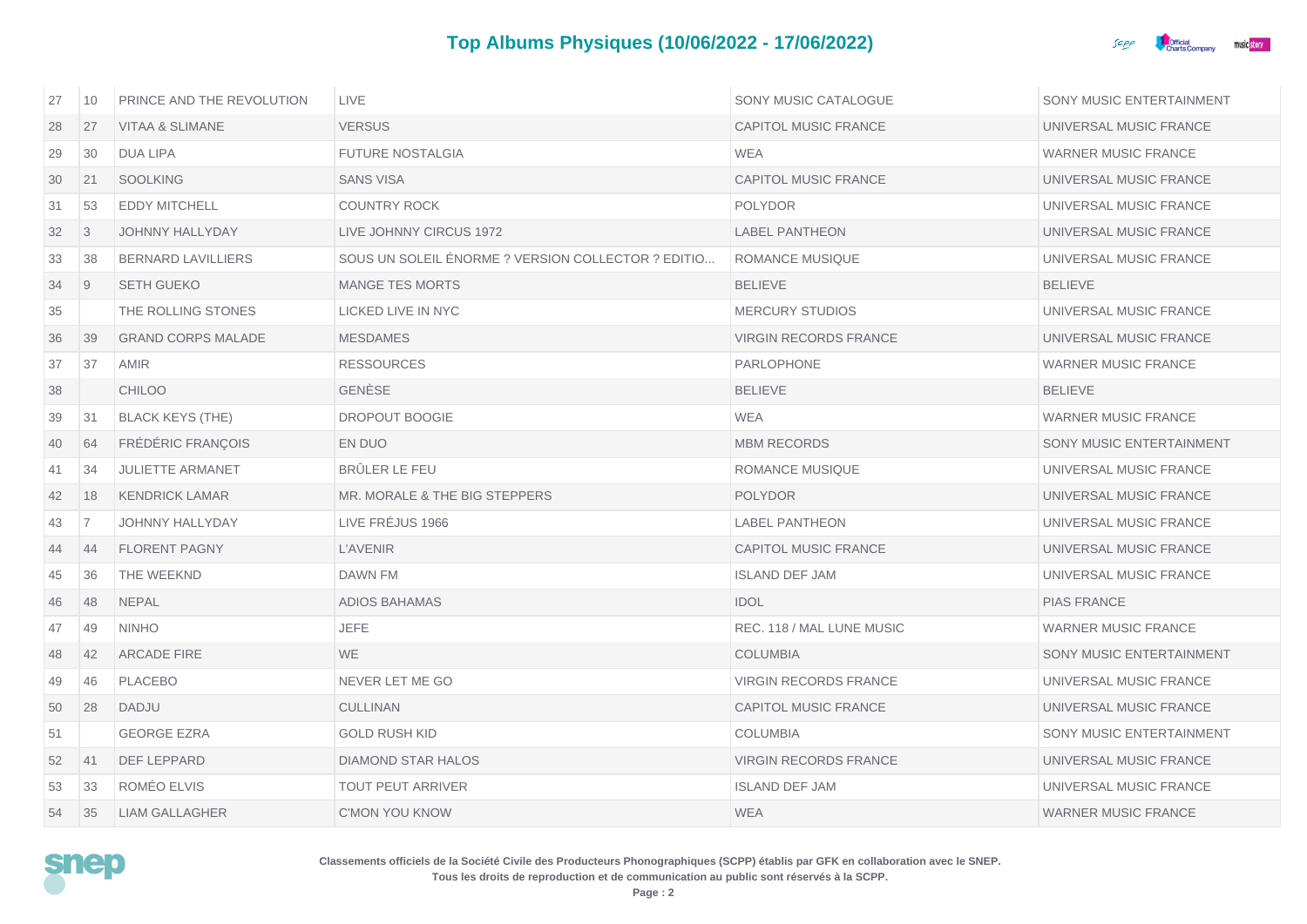

| 55 | 40  | <b>ALONZO</b>             | <b>QUARTIERS NORD</b>                 | <b>ONLY PRO</b>              | SONY MUSIC ENTERTAINMENT   |
|----|-----|---------------------------|---------------------------------------|------------------------------|----------------------------|
| 56 | 51  | <b>IMAGINE DRAGONS</b>    | <b>MERCURY - ACT 1</b>                | <b>POLYDOR</b>               | UNIVERSAL MUSIC FRANCE     |
| 57 |     | DEPECHE MODE              | EXCITER   THE 12" SINGLES             | <b>COLUMBIA</b>              | SONY MUSIC ENTERTAINMENT   |
| 58 | 68  | <b>SCORPIONS</b>          | <b>ROCK BELIEVER</b>                  | <b>VIRGIN RECORDS FRANCE</b> | UNIVERSAL MUSIC FRANCE     |
| 59 | 73  | JOHNNY HALLYDAY           | <b>JOHNNY ACTE II</b>                 | <b>LABEL PANTHEON</b>        | UNIVERSAL MUSIC FRANCE     |
| 60 | 52  | <b>BERTRAND BELIN</b>     | <b>TAMBOUR VISION</b>                 | CINQ 7                       | WAGRAM                     |
| 61 | 47  | ERA                       | THE LIVE EXPERIENCE                   | <b>ELVD</b>                  | SONY MUSIC ENTERTAINMENT   |
| 62 | 43  | <b>KENDJI GIRAC</b>       | <b>MI VIDA</b>                        | <b>ISLAND DEF JAM</b>        | UNIVERSAL MUSIC FRANCE     |
| 63 | 55  | CLAUDIO CAPÉO             | PENSO A TE                            | <b>JO &amp; CO</b>           | SONY MUSIC ENTERTAINMENT   |
| 64 | 62  | <b>AXEL BAUER</b>         | <b>RADIO LONDRES</b>                  | <b>LABEL PANTHEON</b>        | UNIVERSAL MUSIC FRANCE     |
| 65 |     | WARDRUNA                  | <b>KVITRAVN</b>                       | <b>COLUMBIA</b>              | SONY MUSIC ENTERTAINMENT   |
| 66 | 50  | <b>ADELE</b>              | 30                                    | <b>COLUMBIA</b>              | SONY MUSIC ENTERTAINMENT   |
| 67 | 56  | <b>OLIVIA RODRIGO</b>     | <b>SOUR</b>                           | <b>POLYDOR</b>               | UNIVERSAL MUSIC FRANCE     |
| 68 | 58  | LES ENFOIRES              | 2022 UN AIR D'ENFOIRES                | SONY MUSIC/RESTOS DU COEUR   | SONY MUSIC ENTERTAINMENT   |
| 69 | 71  | <b>ALPHA WANN</b>         | <b>DON DADA MIXTAPE VOL 1</b>         | <b>VIRGIN RECORDS FRANCE</b> | UNIVERSAL MUSIC FRANCE     |
| 70 | 78  | ZAZ                       | <b>ISA</b>                            | <b>PARLOPHONE</b>            | <b>WARNER MUSIC FRANCE</b> |
| 71 | 61  | <b>SCH</b>                | <b>JVLIVS II</b>                      | <b>REC118</b>                | <b>WARNER MUSIC FRANCE</b> |
| 72 | 67  | <b>HOSHI</b>              | <b>ETOILE FLIPPANTE</b>               | <b>BELIEVE</b>               | <b>BELIEVE</b>             |
| 73 | 54  | <b>ED SHEERAN</b>         |                                       | <b>WEA</b>                   | <b>WARNER MUSIC FRANCE</b> |
| 74 | 63  | <b>VIANNEY</b>            | N'ATTENDONS PAS                       | <b>BELIEVE</b>               | <b>BELIEVE</b>             |
| 75 | 74  | JACQUES DUTRONC, JOHNNY H | LES VIEILLES CANAILLES : L'ALBUM LIVE | PARLOPHONE                   | <b>WARNER MUSIC FRANCE</b> |
| 76 | 111 | <b>DISIZ</b>              | <b>L'AMOUR</b>                        | <b>CAPITOL MUSIC FRANCE</b>  | UNIVERSAL MUSIC FRANCE     |
| 77 | 45  | <b>TIAKOLA</b>            | <b>MÉLO</b>                           | WATI-B                       | SONY MUSIC ENTERTAINMENT   |
| 78 | 59  | <b>JULIEN DORE</b>        | AIMÉE                                 | <b>COLUMBIA</b>              | SONY MUSIC ENTERTAINMENT   |
| 79 | 69  | <b>PATRICK FIORI</b>      | UN AIR DE FAMILLE                     | <b>RCA GROUP</b>             | SONY MUSIC ENTERTAINMENT   |
| 80 | 57  | THE ROLLING STONES        | LIVE AT THE EL MOCAMBO                | <b>VIRGIN RECORDS FRANCE</b> | UNIVERSAL MUSIC FRANCE     |
| 81 |     | MARIE-FLORE               | JE SAIS PAS SI ÇA VA                  | <b>BELIEVE</b>               | <b>BELIEVE</b>             |
| 82 | 77  | <b>SOFIANE PAMART</b>     | <b>LETTER</b>                         | <b>PIAS FRANCE</b>           | <b>PIAS FRANCE</b>         |

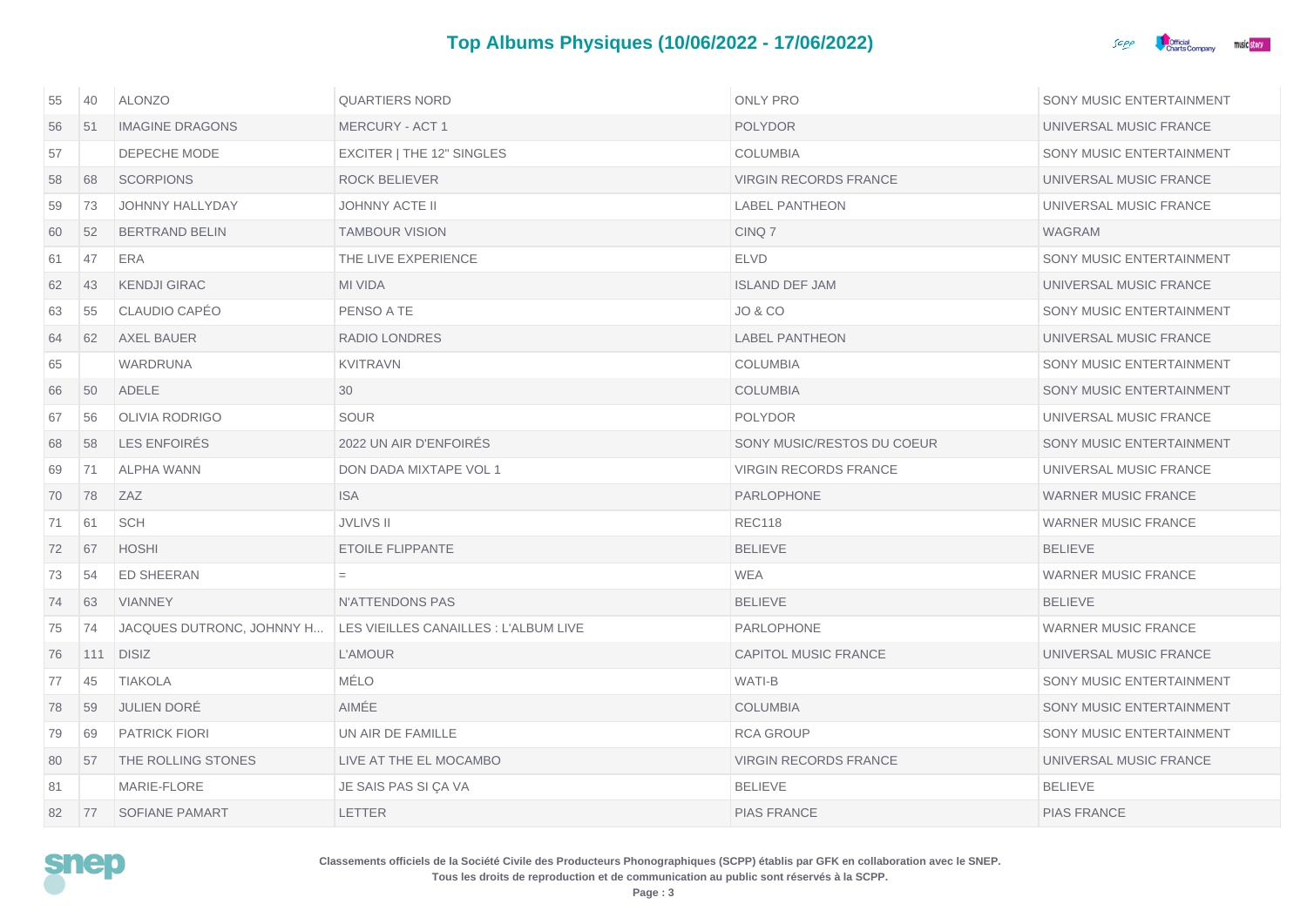

| 83     | 15            | <b>COLLECTIF MÉTISSÉ</b>  | <b>FIESTA LATINA</b>                            | <b>MCA</b>                   | UNIVERSAL MUSIC FRANCE     |
|--------|---------------|---------------------------|-------------------------------------------------|------------------------------|----------------------------|
| 84     | 70            | <b>ENHYPEN</b>            | <b>DIMENSION: ANSWER</b>                        | <b>POLYDOR</b>               | UNIVERSAL MUSIC FRANCE     |
| 85     | 66            | LIN-MANUEL MIRANDA        | <b>ENCANTO</b>                                  | <b>MCA</b>                   | UNIVERSAL MUSIC FRANCE     |
| 86     | 80            | COLDPLAY                  | MUSIC OF THE SPHERES                            | <b>WEA</b>                   | <b>WARNER MUSIC FRANCE</b> |
| 87     | 79            | THE WEEKND                | <b>AFTER HOURS</b>                              | <b>ISLAND DEF JAM</b>        | UNIVERSAL MUSIC FRANCE     |
| 88     | 91            | <b>KEEN'V</b>             | REVER                                           | PARLOPHONE                   | <b>WARNER MUSIC FRANCE</b> |
| 89     | 76            | <b>ROSALIA</b>            | <b>MOTOMAMI</b>                                 | <b>COLUMBIA</b>              | SONY MUSIC ENTERTAINMENT   |
| 90     | 90            | <b>FRANCIS CABREL</b>     | A L'AUBE REVENANT                               | <b>COLUMBIA</b>              | SONY MUSIC ENTERTAINMENT   |
| 91     | 65            | <b>TYLER, THE CREATOR</b> | CALL ME IF YOU GET LOST                         | <b>COLUMBIA</b>              | SONY MUSIC ENTERTAINMENT   |
| 92     | 84            | LAYLOW                    | L'ÉTRANGE HISTOIRE DE MR.ANDERSON               | SONY MUSIC ENTERTAINMENT     | SONY MUSIC ENTERTAINMENT   |
| 93     | 101           | <b>FEU! CHATTERTON</b>    | PALAIS D'ARGILE                                 | <b>VIRGIN RECORDS FRANCE</b> | UNIVERSAL MUSIC FRANCE     |
| 94     | 32            | <b>AMY WINEHOUSE</b>      | <b>LIVE AT GLASTONBURY</b>                      | <b>VIRGIN RECORDS FRANCE</b> | UNIVERSAL MUSIC FRANCE     |
| 95     | 82            | LAYLOW                    | <b>TRINITY</b>                                  | <b>DIGITALMUNDO</b>          | SONY MUSIC ENTERTAINMENT   |
| 96     | 86            | <b>LES FRANGINES</b>      | <b>NOTES</b>                                    | <b>BELIEVE</b>               | <b>BELIEVE</b>             |
| 97     | 72            | ANGEL OLSEN               | <b>BIG TIME</b>                                 | <b>MODULOR</b>               | <b>MODULOR</b>             |
| 98     | 95            | <b>INDOCHINE</b>          | SINGLES COLLECTION (1981-2001)                  | <b>RCA GROUP</b>             | SONY MUSIC ENTERTAINMENT   |
| 99     | 96            | FONTAINES D.C.            | <b>SKINTY FIA</b>                               | <b>PIAS FRANCE</b>           | <b>PIAS FRANCE</b>         |
| 100    |               | <b>ASIA</b>               | ASIA IN ASIA - LIVE AT THE BUDOKAN, TOKYO, 1983 | <b>BMG RIGHTS MANAGEMENT</b> | <b>WARNER MUSIC FRANCE</b> |
| 101    | 93            | LE CLASSICO ORGANISÉ      | LE CLASSICO ORGANISÉ                            | <b>BELIEVE</b>               | <b>BELIEVE</b>             |
| 102    | $ 110\rangle$ | <b>JUL</b>                | LA MACHINE                                      | <b>BELIEVE</b>               | <b>BELIEVE</b>             |
| 103    | 83            | <b>SELAH SUE</b>          | <b>PERSONA</b>                                  | <b>BECAUSE MUSIC</b>         | UNIVERSAL MUSIC FRANCE     |
| 104 97 |               | <b>ARCHIVE</b>            | <b>CALL TO ARMS &amp; ANGELS</b>                | <b>PIAS FRANCE</b>           | <b>PIAS FRANCE</b>         |
| 105    | 92            | PETER DOHERTY & FRÉDÉRIC  | THE FANTASY LIFE OF POETRY & CRIME              | <b>VIRGIN RECORDS FRANCE</b> | UNIVERSAL MUSIC FRANCE     |
| 106    | 88            | <b>HARRY STYLES</b>       | FINE LINE                                       | <b>COLUMBIA</b>              | SONY MUSIC ENTERTAINMENT   |
| 107    | 136           | <b>BENJAMIN BIOLAY</b>    | <b>GRAND PRIX</b>                               | <b>POLYDOR</b>               | UNIVERSAL MUSIC FRANCE     |
| 108    | 140           | JUL                       | DEMAIN ÇA IRA                                   | <b>BELIEVE</b>               | <b>BELIEVE</b>             |
| 109    | 120           | ABBA                      | VOYAGE                                          | <b>POLYDOR</b>               | UNIVERSAL MUSIC FRANCE     |
| 110 85 |               | <b>AMEL BENT</b>          | <b>VIVANTE</b>                                  | CAPITOL MUSIC FRANCE         | UNIVERSAL MUSIC FRANCE     |

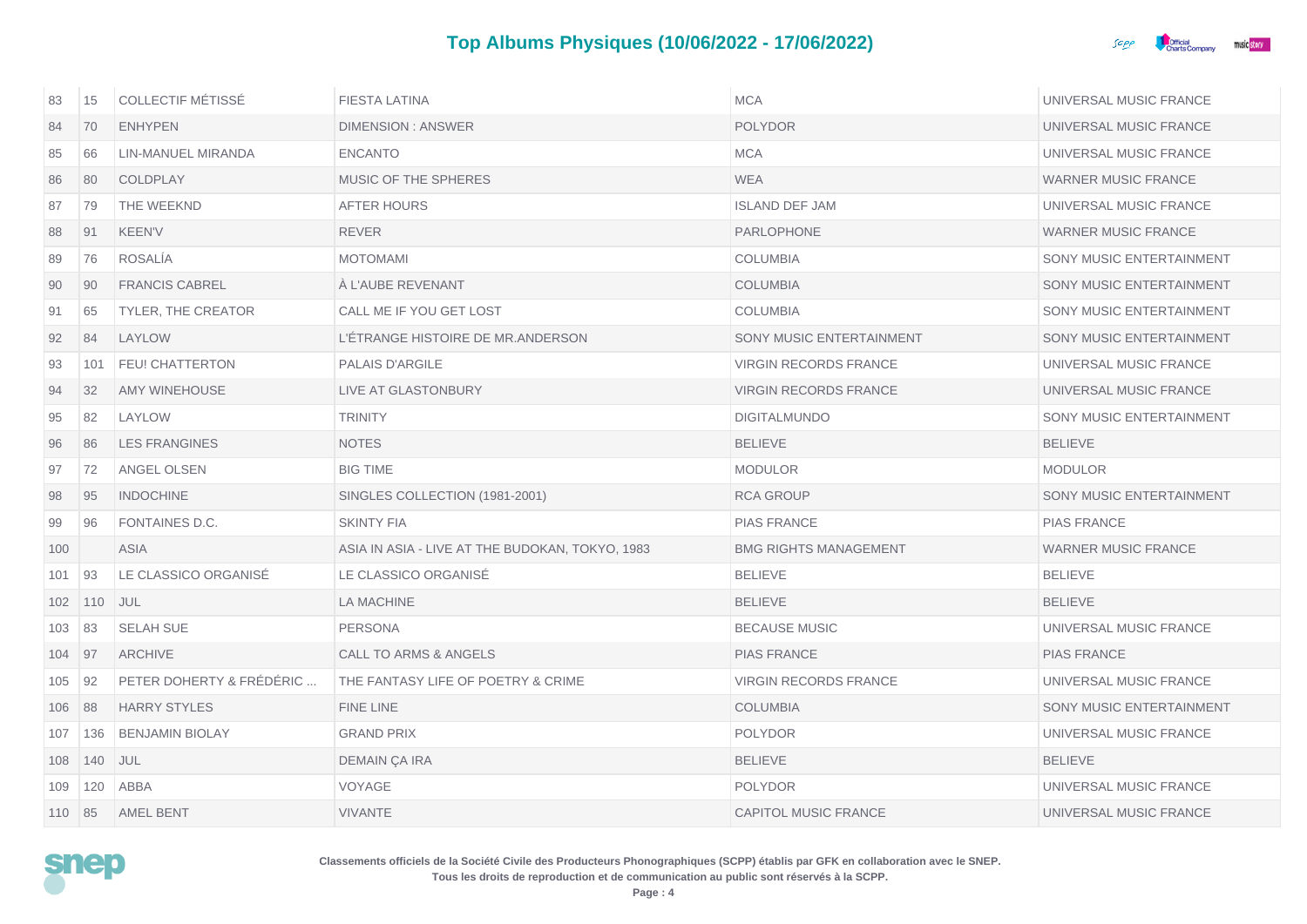

| 111   105      |                 | JOHNNY HALLYDAY                  | LES RARETÉS WARNER (2CD DIGIPACK)                  | CATALOGUE MARKETING CLASSIQUE | <b>WARNER MUSIC FRANCE</b> |
|----------------|-----------------|----------------------------------|----------------------------------------------------|-------------------------------|----------------------------|
| 112 98         |                 | <b>MÄNESKIN</b>                  | TEATRO D'IRA - VOL. I                              | <b>RCA GROUP</b>              | SONY MUSIC ENTERTAINMENT   |
| $113 \mid 118$ |                 | <b>POMME</b>                     | LES FAILLES CACHÉES                                | <b>POLYDOR</b>                | UNIVERSAL MUSIC FRANCE     |
| $114$ 87       |                 | <b>MEDINE</b>                    | <b>MEDINE FRANCE</b>                               | <b>BMG RIGHTS MANAGEMENT</b>  | <b>WARNER MUSIC FRANCE</b> |
| 115            |                 | NICK CAVE & WARREN ELLIS         | LA PANTHÈRE DES NEIGES (ORIGINAL SOUNDTRACK)       | <b>PIAS FRANCE</b>            | <b>PIAS FRANCE</b>         |
|                |                 | 116   116   INDOCHINE            | SINGLES COLLECTION (2001 - 2021)                   | <b>RCA GROUP</b>              | SONY MUSIC ENTERTAINMENT   |
| 117            |                 | <b>BILLIE EILISH</b>             | HAPPIER THAN EVER / WHEN WE ALL FALL ASLEEP, WHERE | <b>POLYDOR</b>                | UNIVERSAL MUSIC FRANCE     |
| 118 75         |                 | <b>DOJA CAT</b>                  | PLANET HER (DELUXE)                                | <b>RCA GROUP</b>              | SONY MUSIC ENTERTAINMENT   |
| 119            |                 | FRÉDÉRIC FRANÇOIS                | <b>FOREVER</b>                                     | <b>MBM RECORDS</b>            | SONY MUSIC ENTERTAINMENT   |
| 120 108        |                 | JUL                              | LOIN DU MONDE                                      | <b>BELIEVE</b>                | <b>BELIEVE</b>             |
| $121$ 81       |                 | <b>BEACH HOUSE</b>               | ONCE TWICE MELODY                                  | <b>PIAS FRANCE</b>            | <b>PIAS FRANCE</b>         |
| 122 165        |                 | <b>GAËTAN ROUSSEL</b>            | EST-CE QUE TU SAIS ?                               | <b>BELIEVE</b>                | <b>BELIEVE</b>             |
| 123            | 100             | <b>GRÉGORY LEMARCHAL</b>         | POURQUOI JE VIS                                    | <b>LABEL PANTHEON</b>         | UNIVERSAL MUSIC FRANCE     |
| 124            |                 | 137 STING                        | THE BRIDGE                                         | <b>POLYDOR</b>                | UNIVERSAL MUSIC FRANCE     |
| 125            | 174             | <b>SOFIANE PAMART</b>            | <b>PLANET</b>                                      | <b>PIAS FRANCE</b>            | <b>PIAS FRANCE</b>         |
|                |                 | 126   135   13 ORGANISE          | <b>13 ORGANISE</b>                                 | <b>BELIEVE</b>                | <b>BELIEVE</b>             |
| 127            | 103             | GHOST                            | <b>IMPERA</b>                                      | <b>VIRGIN RECORDS FRANCE</b>  | UNIVERSAL MUSIC FRANCE     |
|                | 128 106 ZKR     |                                  | CAMÉLÉON                                           | <b>BELIEVE</b>                | <b>BELIEVE</b>             |
|                |                 | 129   129   LES FATALS PICARDS   | LE SYNDROME DE GÖTEBORG                            | <b>BACO</b>                   | <b>BACO DISTRIBUTION</b>   |
| 130            | 149             | <b>FRANCIS CABREL</b>            | <b>TROBADOR TOUR</b>                               | <b>COLUMBIA</b>               | SONY MUSIC ENTERTAINMENT   |
| 131            | 89              | <b>NAPS</b>                      | LES MAINS FAITES POUR L'OR                         | <b>BELIEVE</b>                | <b>BELIEVE</b>             |
|                |                 | 132   146   JAZZY BAZZ           | <b>MEMORIA</b>                                     | <b>IDOL</b>                   | <b>PIAS FRANCE</b>         |
| 133            | 121             | <b>JUL</b>                       | C'EST PAS DES LOL                                  | <b>BELIEVE</b>                | <b>BELIEVE</b>             |
|                | 134   114   PLK |                                  | <b>ENNA</b>                                        | PANENKA MUSIC                 | WAGRAM                     |
| 135            |                 | <b>GROS MO</b>                   | <b>GROZO SOCIAL CLUB</b>                           | <b>PIAS FRANCE</b>            | <b>PIAS FRANCE</b>         |
| 136            |                 | <b>MR GISCARD</b>                | :):                                                | <b>RCA GROUP</b>              | SONY MUSIC ENTERTAINMENT   |
|                |                 | 137   113   JEAN-BAPTISTE GUEGAN | RESTER LE MÊME                                     | <b>RCA GROUP</b>              | SONY MUSIC ENTERTAINMENT   |
|                |                 | 138   107   SO LA LUNE           | <b>FISSURE DE VIE</b>                              | <b>BELIEVE</b>                | <b>BELIEVE</b>             |

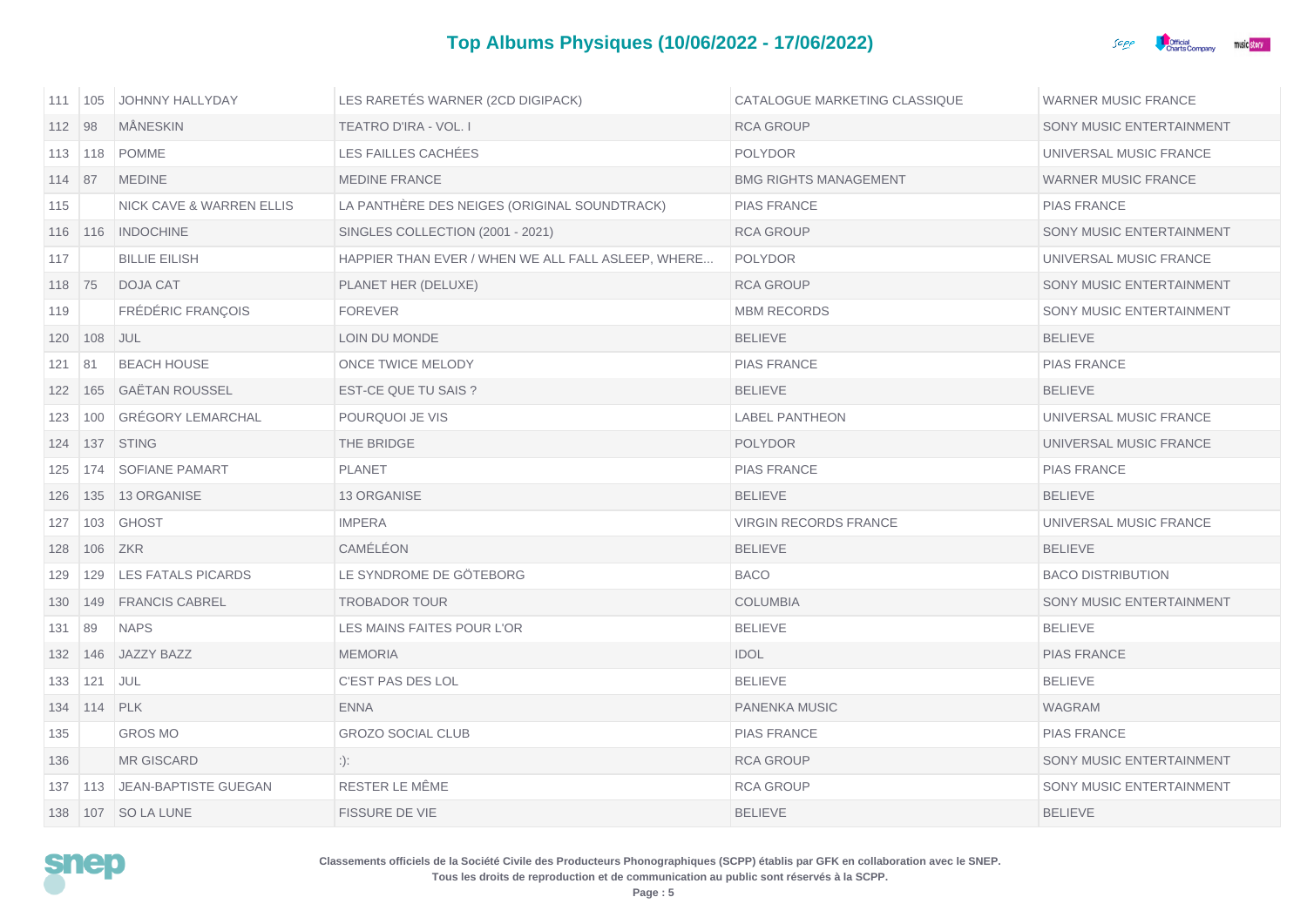

| 139 |     | <b>MICHAEL MONROE</b>     | I LIVE TOO FAST TO DIE YOUNG                       | ADA UK                        | <b>WARNER MUSIC FRANCE</b> |
|-----|-----|---------------------------|----------------------------------------------------|-------------------------------|----------------------------|
| 140 |     | 117 THE WEEKND            | THE HIGHLIGHTS                                     | <b>ISLAND DEF JAM</b>         | UNIVERSAL MUSIC FRANCE     |
| 141 |     | 139 CALOGERO              | <b>CENTRE VILLE</b>                                | <b>POLYDOR</b>                | UNIVERSAL MUSIC FRANCE     |
| 142 |     | 115 KUNGS                 | <b>CLUB AZUR</b>                                   | <b>ISLAND DEF JAM</b>         | UNIVERSAL MUSIC FRANCE     |
| 143 | 122 | FLORENCE + THE MACHINE    | <b>DANCE FEVER</b>                                 | <b>VIRGIN RECORDS FRANCE</b>  | UNIVERSAL MUSIC FRANCE     |
| 144 |     | 112 STRAY KIDS            | <b>NOEASY</b>                                      | SONY MUSIC ENTERTAINMENT      | SONY MUSIC ENTERTAINMENT   |
| 145 |     | ELVIS PRESLEY             | <b>ROCK LEGEND</b>                                 | <b>LABEL PANTHEON</b>         | UNIVERSAL MUSIC FRANCE     |
| 146 | 124 | LOUANE                    | <b>JOIE DE VIVRE</b>                               | <b>ISLAND DEF JAM</b>         | UNIVERSAL MUSIC FRANCE     |
| 147 | 134 | <b>JOSMAN</b>             | M.A.N (BLACK ROSES & LOST FEELINGS)                | <b>SIDELINE</b>               | SONY MUSIC ENTERTAINMENT   |
| 148 |     | 160 GAUVAIN SERS          | TA PLACE DANS CE MONDE                             | <b>ROMANCE MUSIQUE</b>        | UNIVERSAL MUSIC FRANCE     |
| 149 |     | <b>DREAM THEATER</b>      | LOST NOT FORGOTTEN ARCHIVES: THE NUMBER OF THE BEA | <b>CENTURY MEDIA</b>          | SONY MUSIC ENTERTAINMENT   |
| 150 | 104 | <b>MARC LAVOINE</b>       | <b>ADULTE JAMAIS</b>                               | <b>VIRGIN RECORDS FRANCE</b>  | UNIVERSAL MUSIC FRANCE     |
| 151 | 162 | <b>BEN MAZUÉ</b>          | <b>PARADIS</b>                                     | <b>COLUMBIA</b>               | SONY MUSIC ENTERTAINMENT   |
| 152 | 181 | ARNO FEAT, SOFIANE PAMART | VIVRE (PARCE QUE - LA COLLECTION)                  | <b>PIAS FRANCE</b>            | <b>PIAS FRANCE</b>         |
| 153 | 144 | <b>SCH</b>                | <b>ROOFTOP</b>                                     | <b>REC118</b>                 | <b>WARNER MUSIC FRANCE</b> |
| 154 | 152 | L?HÉRITAGE GOLDMAN FEAT   | L'HÉRITAGE GOLDMAN, VOL. 1                         | <b>PIAS FRANCE</b>            | <b>PIAS FRANCE</b>         |
| 155 | 132 | <b>IRON MAIDEN</b>        | <b>SENJUTSU</b>                                    | <b>WEA</b>                    | <b>WARNER MUSIC FRANCE</b> |
| 156 | 178 | NOLWENN LEROY             | LA CAVALE                                          | <b>POLYDOR</b>                | UNIVERSAL MUSIC FRANCE     |
| 157 | 138 | <b>GAUTIER CAPUCON</b>    | <b>EMOTIONS</b>                                    | CATALOGUE MARKETING CLASSIQUE | <b>WARNER MUSIC FRANCE</b> |
| 158 |     | 196 STACEY KENT           | SONGS FROM OTHER PLACES                            | <b>BERTUS FRANCE</b>          | <b>BERTUS FRANCE SARL</b>  |
| 159 |     | <b>MIKE BRANT</b>         | ANTHOLOGIE                                         | CATALOGUE MARKETING CLASSIQUE | <b>WARNER MUSIC FRANCE</b> |
| 160 | 128 | <b>BERTRAND CHAMAYOU</b>  | MESSIAEN: VINGT REGARDS SUR L'ENFANT-JESUS         | CATALOGUE MARKETING CLASSIQUE | <b>WARNER MUSIC FRANCE</b> |
| 161 | 143 | ALDEBERT                  | <b>ENFANTILLAGES 4</b>                             | <b>LOAD</b>                   | SONY MUSIC ENTERTAINMENT   |
| 162 | 161 | PASCAL OBISPO             | <b>FRANCE</b>                                      | <b>KURONEKO MEDIA</b>         | <b>KURONEKO</b>            |
| 163 | 141 | <b>SERGE REGGIANI</b>     | REGGIANI A 100 ANS                                 | <b>POLYDOR</b>                | UNIVERSAL MUSIC FRANCE     |
| 164 | 157 | <b>ALAIN SOUCHON</b>      | (NOUVELLE) COLLECTION - EDITION 2CD                | CATALOGUE MARKETING CLASSIQUE | <b>WARNER MUSIC FRANCE</b> |
| 165 | 171 | ATEEZ                     | ZERO: FEVER EPILOGUE                               | SONY MUSIC ENTERTAINMENT      | SONY MUSIC ENTERTAINMENT   |
| 166 | 22  | <b>ISK</b>                | <b>RACINES</b>                                     | <b>VIRGIN RECORDS FRANCE</b>  | UNIVERSAL MUSIC FRANCE     |

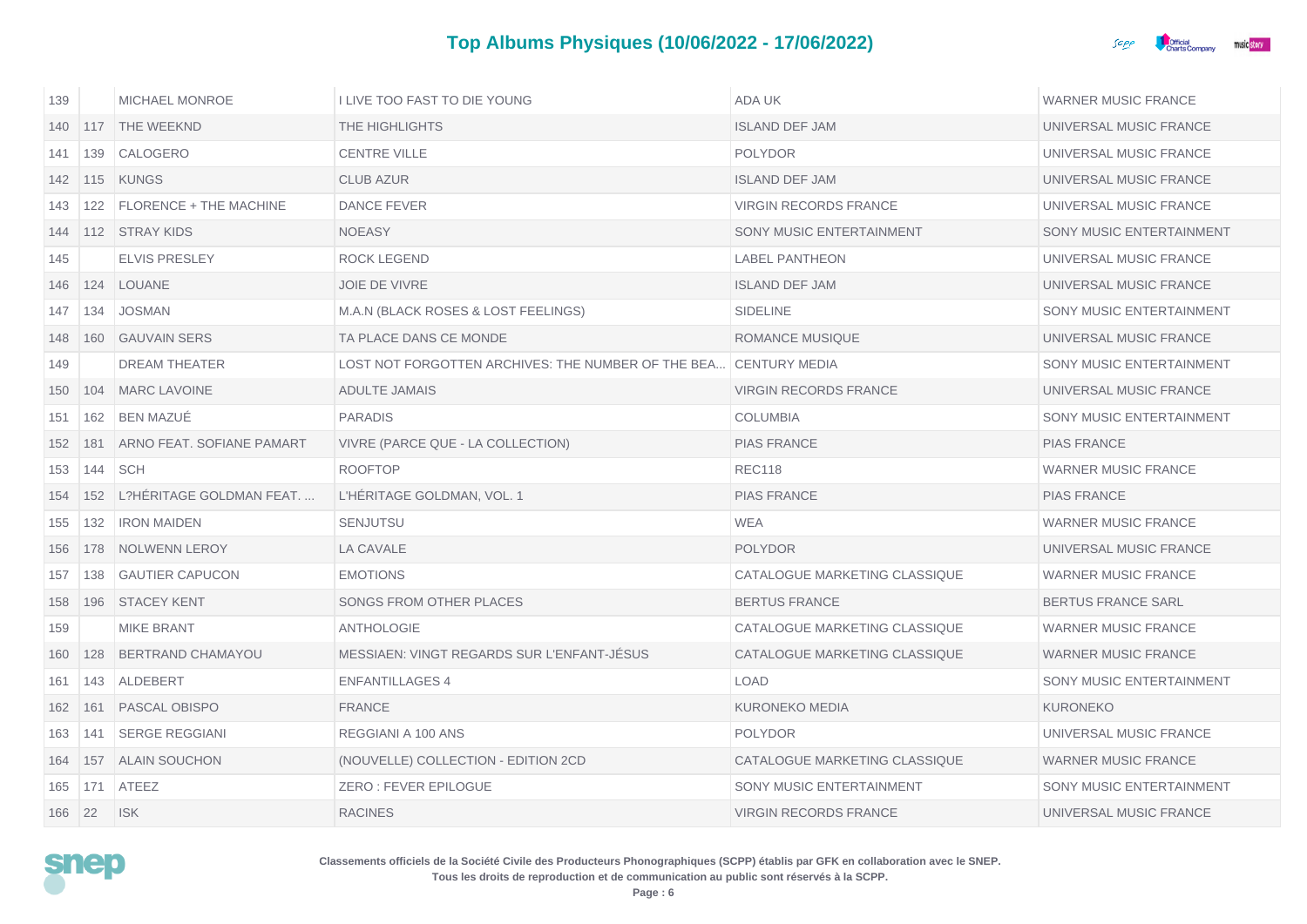

| 167    | 154 | MELODY GARDOT               | SUNSET IN THE BLUE                   | DECCA RECORDS FRANCE         | UNIVERSAL MUSIC FRANCE     |
|--------|-----|-----------------------------|--------------------------------------|------------------------------|----------------------------|
| 168    |     | 145 KAVINSKY                | <b>REBORN</b>                        | <b>VIRGIN RECORDS FRANCE</b> | UNIVERSAL MUSIC FRANCE     |
| 169    |     | 180 WET LEG                 | <b>WET LEG</b>                       | <b>DOMINO</b>                | SONY MUSIC ENTERTAINMENT   |
|        |     | 170   123   JACK WHITE      | FEAR OF THE DAWN                     | THE ORCHARD                  | <b>SEASON OF MIST</b>      |
| 171    |     | AC/DC                       | POWER UP                             | <b>COLUMBIA</b>              | SONY MUSIC ENTERTAINMENT   |
|        |     | 172 173 AVISHAI COHEN       | <b>SHIFTING SANDS</b>                | <b>BELIEVE</b>               | <b>BELIEVE</b>             |
| 173    |     | FRÉDÉRIC FRANÇOIS           | CONCERT AU GRAND REX                 | <b>MBM RECORDS</b>           | SONY MUSIC ENTERTAINMENT   |
|        |     | 174   153   DAMSO           | <b>QALF INFINITY</b>                 | TRENTE-QUATRE CENTIMES       | UNIVERSAL MUSIC FRANCE     |
| 175    |     | YANN TIERSEN                | 115182518                            | <b>PIAS FRANCE</b>           | <b>PIAS FRANCE</b>         |
|        |     | 176 142 MULTI INTERPRÈTES   | JE VAIS T'AIMER. LA COMÉDIE MUSICALE | <b>MCA</b>                   | UNIVERSAL MUSIC FRANCE     |
| 177    | 99  | <b>JULIE PIETRI</b>         | <b>ORIGAMI</b>                       | <b>TENDANCES &amp; CIE</b>   | <b>INOUIE DISTRIBUTION</b> |
| 178    | 109 | <b>BILLIE EILISH</b>        | <b>HAPPIER THAN EVER</b>             | <b>POLYDOR</b>               | UNIVERSAL MUSIC FRANCE     |
| 179 60 |     | POST MALONE                 | TWELVE CARAT TOOTHACHE               | <b>ISLAND DEF JAM</b>        | UNIVERSAL MUSIC FRANCE     |
| 180    | 158 | <b>BOULEVARD DES AIRS</b>   | LOIN DES YEUX                        | <b>COLUMBIA</b>              | SONY MUSIC ENTERTAINMENT   |
| 181    | 187 | <b>BARBARA PRAVI</b>        | ON N?ENFERME PAS LES OISEAUX         | CAPITOL MUSIC FRANCE         | UNIVERSAL MUSIC FRANCE     |
| 182    | 130 | <b>LIAM GALLAGHER</b>       | DOWN BY THE RIVER THAMES             | <b>WEA</b>                   | <b>WARNER MUSIC FRANCE</b> |
| 183    | 156 | VALD                        | V                                    | <b>ECHELON RECORDS</b>       | SONY MUSIC ENTERTAINMENT   |
| 184    |     | 175 BLACK PUMAS             | <b>BLACK PUMAS</b>                   | <b>PIAS FRANCE</b>           | <b>PIAS FRANCE</b>         |
| 185    |     | <b>ELTON JOHN</b>           | THE LOCKDOWN SESSIONS                | <b>VIRGIN RECORDS FRANCE</b> | UNIVERSAL MUSIC FRANCE     |
| 186    |     | <b>BENABAR</b>              | <b>INDOCILE HEUREUX</b>              | <b>RCA GROUP</b>             | SONY MUSIC ENTERTAINMENT   |
| 187    | 195 | <b>JEAN-BAPTISTE GUEGAN</b> | PUISQUE C'EST ÉCRIT                  | <b>RCA GROUP</b>             | SONY MUSIC ENTERTAINMENT   |
| 188    | 125 | <b>ELSA ESNOULT</b>         | 5                                    | <b>JLA PRODUCTIONS</b>       | <b>WAGRAM</b>              |
| 189    | 192 | <b>COLDPLAY</b>             | EVERYDAY LIFE                        | WEA                          | <b>WARNER MUSIC FRANCE</b> |
| 190    |     | <b>MARCO BELTRAMI</b>       | <b>SCREAM</b>                        | <b>DECCA RECORDS FRANCE</b>  | UNIVERSAL MUSIC FRANCE     |
| 191    |     | MOTIONLESS IN WHITE         | SCORING THE END OF THE WORLD         | <b>WEA</b>                   | <b>WARNER MUSIC FRANCE</b> |
| 192    |     | <b>IMANY</b>                | VOODOO CELLO                         | <b>VIRGIN RECORDS FRANCE</b> | UNIVERSAL MUSIC FRANCE     |
| 193    |     | <b>DELUXE</b>               | <b>MOUSTACHE GRACIAS</b>             | <b>POLYDOR</b>               | UNIVERSAL MUSIC FRANCE     |
|        |     | 194   169   NIAKS           | COMPARUTION IMMÉDIATE                | BYLKA PROD / ADA FRANCE      | <b>WARNER MUSIC FRANCE</b> |